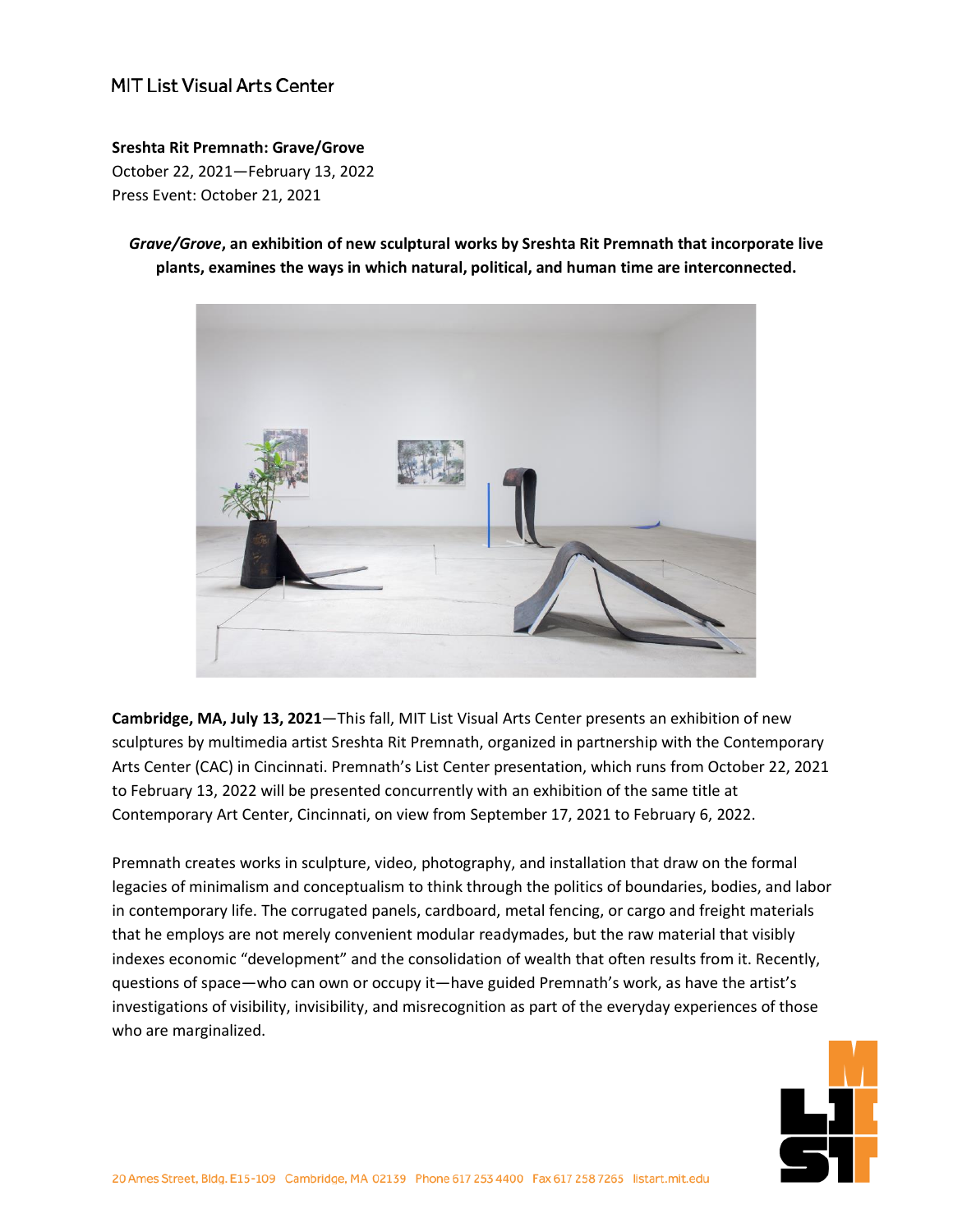## **MIT List Visual Arts Center**

The body of work Premnath presents in *Grave/Grove* examines the ways in which natural, political, and human time are interconnected. The exhibition reflects the artist's interest in how shared spaces of growth and care, such as community gardens or nurseries, can be embedded within dehumanizing spaces of collective discipline and confinement, such as detention centers or refugee camps. Inspired by the role of gardening in the lives of incarcerated people or refugees, Premnath presents a material exploration of life that exists in otherwise inhospitable spaces. In his new works, plant species that are considered to be weeds sprout up from the gaps between aluminum panels cut to the scale and shape of unfurled cardboard boxes. Within some of these sculptural assemblages, plaster-coated foam figures slump and lie together, their "bodies" merging with the ground as they too become sites for growth. The box-like metal planes allude to the discarded commercial packaging often repurposed by those who lack permanent housing to create temporary places of rest. Premnath's use of plants that are typically identified as "weeds" calls attention to the correspondence between horticultural and social systems, and what, or who, is deemed undesirable, or subject to removal. As the artist observes, "Although humans categorize and ostracize some beings, nature proliferates without judgement."

Premnath's exhibition is organized by Natalie Bell, Curator, MIT List Visual Arts Center, in partnership with Amara Antilla, Senior Curator, Contemporary Art Center, Cincinnati.

This pair of exhibitions is accompanied by a special edition of the artist's journal, *Shifter*, which is coedited by Avi Alpert and Premnath. *Shifter 25: Waiting* results from a series of eight virtual dialogues between artists, architects, historians, and theorists addressing the theme of waiting, that were convened by *Shifter* and co-hosted by the List Center and CAC in fall 2020 and spring 2021.

**Sreshta Rit Premnath** (b. 1979, Bangalore, India; lives in Brooklyn, NY) is an artist and the founding editor of *[Shifter](http://www.shifter-magazine.com/)*, an issue-based journal featuring contemporary art, creative writing, and critical theory. Premnath also directs the Fine Arts (BFA) program at Parsons School of Design in New York. His work has been the focus of solo exhibitions at Spaces, Cleveland (2007); Wave Hill, New York (2011); Contemporary Art Museum St. Louis (2012); Nomas Foundation, Rome (2017); and The Contemporary Art Gallery, Vancouver (2019) among others. He has participated in group exhibitions including *The Matter Within: New Contemporary Art of India*, Yerba Buena Center for the Arts, San Francisco (2011); *The Hollow Center*, Smack Mellon, New York (2013); *Common Space*, The Kitchen, New York (2014); *After Midnight*, Queens Museum, New York; *So-Called Utopias*, Logan Center for the Arts, Chicago (both 2015); *Cartography of Ghosts*, The Drawing Center, New York (2016); *The Socrates Annual*; Socrates Sculpture Park, New York (2017); and *L'Intrus Redux*, Westfälischer Kunstverein, Münster (2019), among others. He holds a BFA from The Cleveland Institute of Art (2003) and an MFA from Bard College (2006).